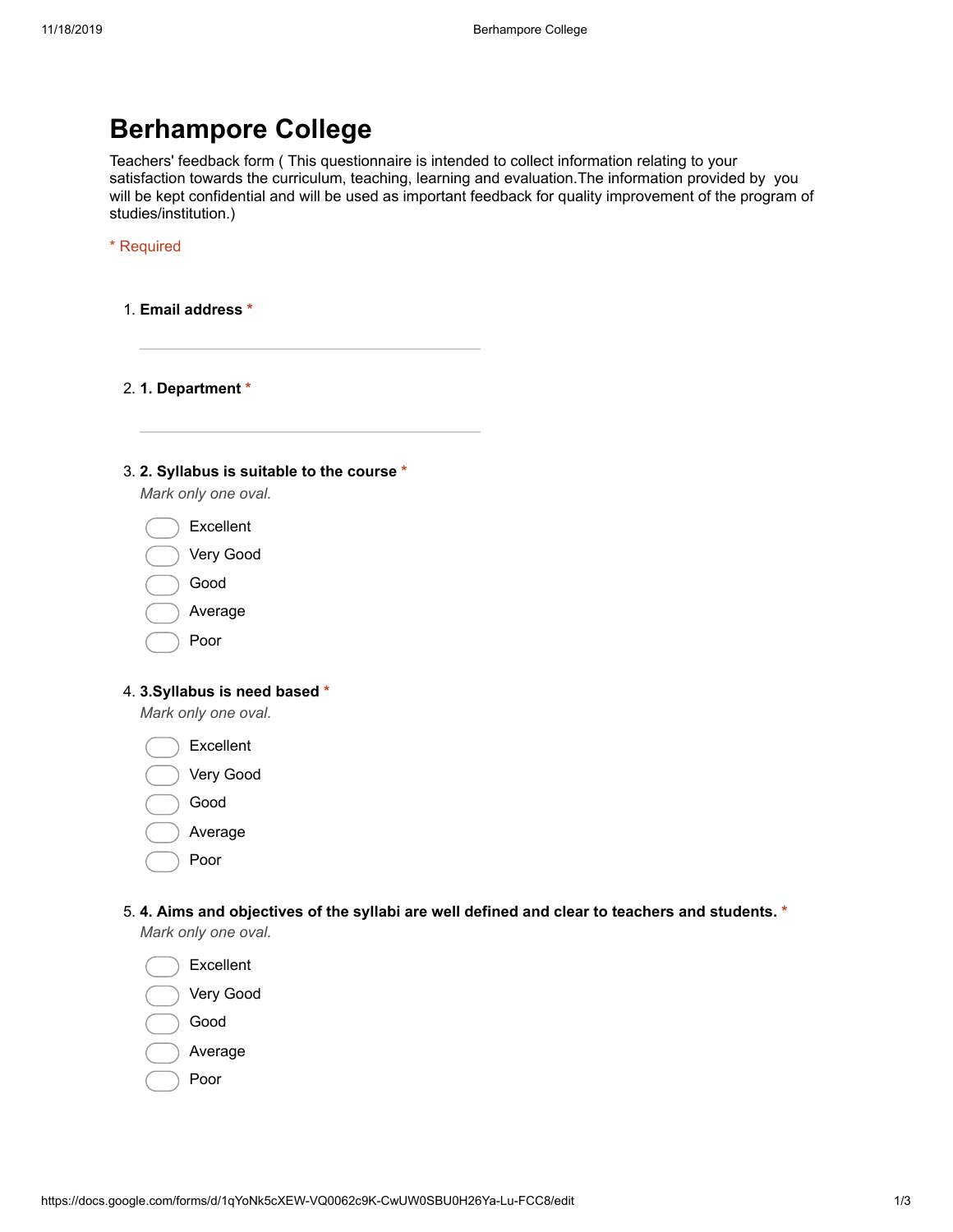|                     |  |  | 6. 5. Course content is followed by corresponding reference books/materials $*$ |  |
|---------------------|--|--|---------------------------------------------------------------------------------|--|
| Mark only one oval. |  |  |                                                                                 |  |

| Excellent |
|-----------|
| Very Good |
| Good      |
| Average   |
|           |

Poor

## 7. 6. The course/syllabus has good balance between theory and Lab. \*

Mark only one oval.

Excellent

|  | Verv Good |
|--|-----------|
|  |           |

- Good
- Average
- Poor
- 8. 7. The course/syllabus of this subject increased my knowledge and perspective in the subject area. \*

Mark only one oval.

| Excellent |
|-----------|
| Very Good |
| Good      |
| Average   |
| Poor      |

9. 8. The course/programme of studies carries sufficient number of optional papers. \*

Mark only one oval.

- Excellent Very Good Good Average
	- Poor
- 10. 9. The book prescribed /listed as reference materials are relevant,updated and appropriate. \*

Mark only one oval.